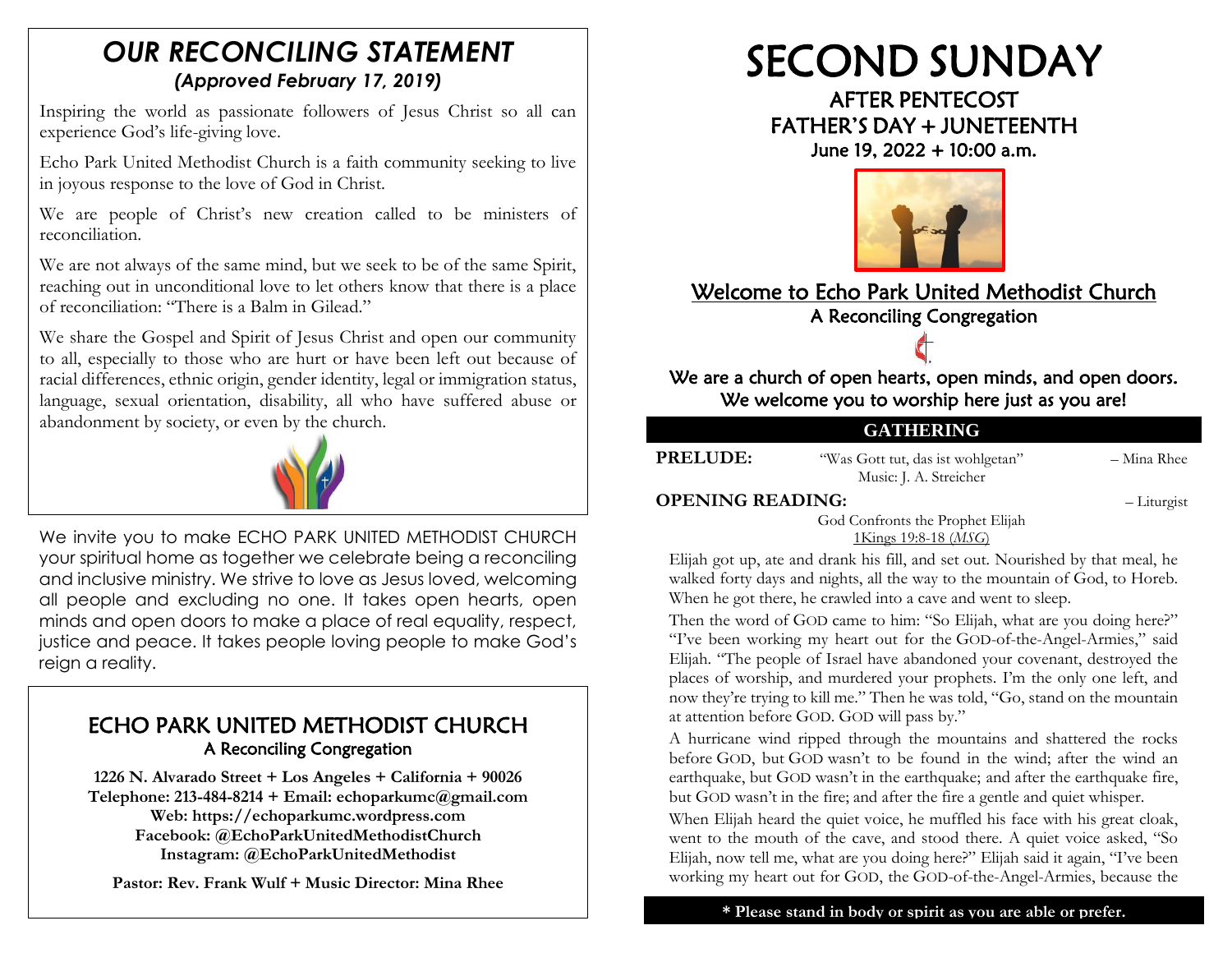people of Israel have abandoned your covenant, destroyed your places of worship, and murdered your prophets. I'm the only one left, and now they're trying to kill me." GOD said, "Go back the way you came through the desert to Damascus… Meanwhile, I'm preserving for myself seven thousand souls: the knees that haven't bowed to the god Baal, the mouths that haven't kissed his image."

**\*HYMN OF PRAISE:** "God Is Here Today" – *Page 9* Words: Traditional Mexican (English trans. by C. Michael Hawn) Music: Traditional Mexican (Arr. by C. Michael Hawn) (*The Faith We Sing* 2049)

#### **\*CALL TO WORSHIP:** – Read responsively

by More Light Presbyterians Retreat & Mission Weekend 2006

#### Liturgist:

What right do we have to invoke God's name on what we say and do here together?

#### **The Community:**

**In Christ we have been called to be God's people. We have been given God's Spirit and Word.**

#### Liturgist:

Do we have the courage to worship in spirit and in truth, knowing that it may change us?

#### **The Community:**

**We have come to seek, to find, and to be found.**

#### **PRAYER OF CONFESSION** – Prayed in unison

By Joanne Fisher, Episcopal Diocese of Easton

#### **The Community:**

**Almighty God, Source of all that is, Giver of every good gift: You create all people in your image and call us to love one another as you love us.**

**We confess that we have failed to honor you in the great diversity of the human family. We have desired to live in freedom, while building walls between ourselves and others. We have longed to be known and accepted for who we are, while making judgments of others based on the color of skin, or the shape of features, or the varieties of human experience. We have tried to love our neighbors individually while yet benefiting from systems that hold those same neighbors in oppression.**

**Forgive us, Holy God. Give us eyes to see you as you are revealed in all people. Strengthen us for the work of reconciliation rooted in love. Restore us in your image, to be beloved community, united in our diversity, even as you are one with Christ and the Spirit, Holy and undivided Trinity, now and forever.****Amen.**

#### **HYMN OF DEDICATION GOD OF THE SPARROW, GOD OF THE WHALE**



Words © 1983 Jaroslav J. Vajda; Music © 1983 GIA Publications Inc. All rights reserved. Used by permission. Reprinted under One License, License #733845-A. Permission to podcast/stream the music in this service obtained from ONE LICENSE, License #733845-A.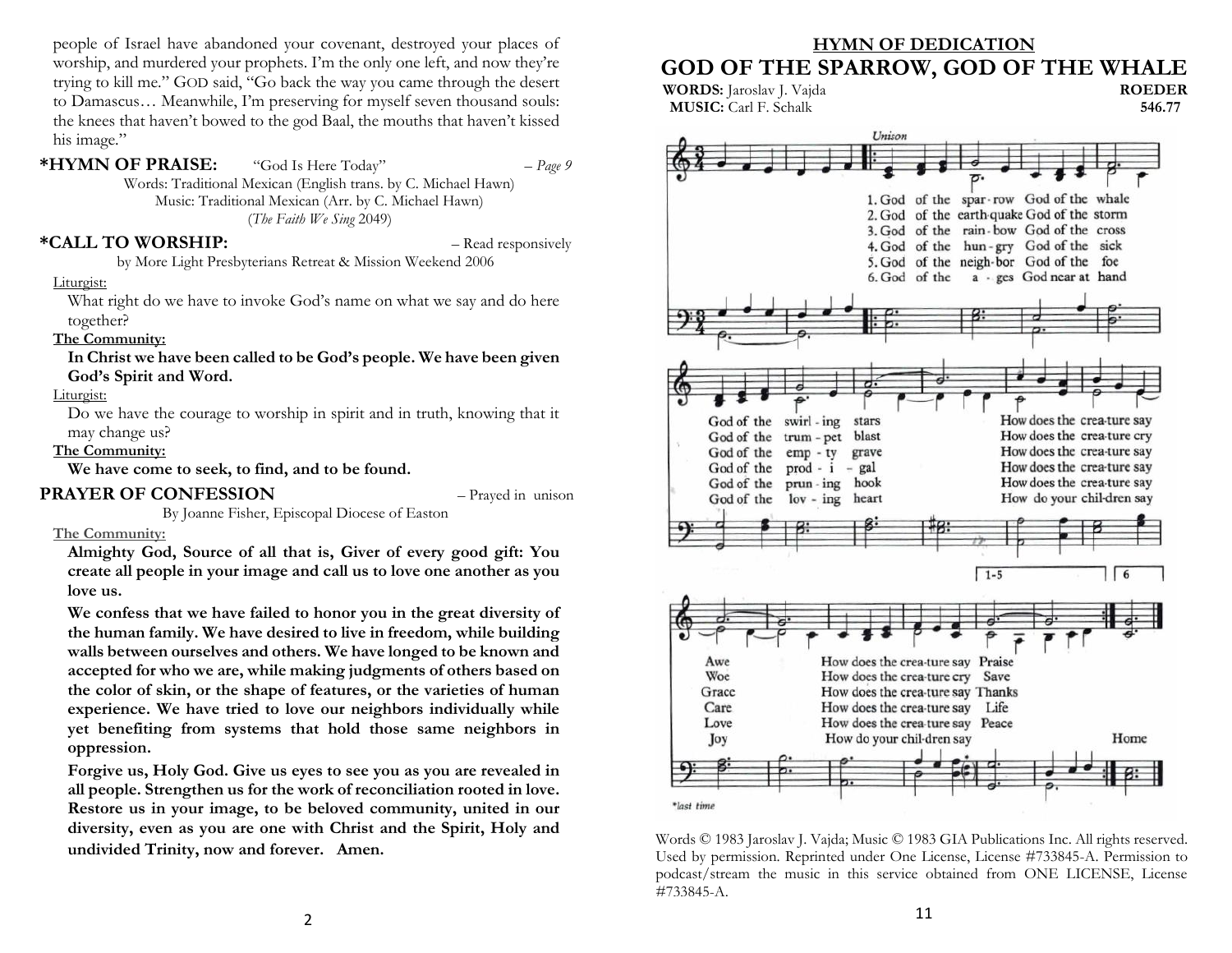# **HYMN OF PREPARATION GOD OF OUR FATHERS**



#### **WORDS OF ASSURANCE** – Prayed responsively

#### Liturgist:

Take heart: God's Spirit empowers us to move from the ways of death to the ways of new life. Our sins are forgiven. Let us forgive one another and give ourselves to one another in joyful community of justice and peace.

**The Community:**

**Amen.**

**WELCOME:** – Franie Maddela

#### **PROCLAMATION AND RESPONSE**

**MESSAGE FOR YOUNG PEOPLE:** - Pastor David Farley

"Walls that Divide" Words: Walter Farquharson; Music: Ron Klusmeier

*Following the children's message, the children are invited to go with their teachers to Sunday school.*

#### **HONORING OUR FATHERS**

**\*HYMN OF PREPARATION:** – *Page 10*

"God of Our Fathers" Words: Daniel C. Roberts + Music: George W. Warren

**PRAYERS OF THE PEOPLE:** – Pastor Frank Wulf **Call to Prayer Sharing Our Joys and Concerns**

**Our Communal Prayer**

**The Prayer that Jesus Taught** *- Page 6*

**SCRIPTURE READING:**  $-$  Read in Spanish

Heirs According to the Promise [Galatians 3:23-29](https://www.biblegateway.com/passage/?search=Galatians+3%3A23-29&version=NRSVUE) (NRSVUE)

Listen for the Word of God in the book of Galatians, chapter 3, verses 23 to 29.

<sup>23</sup>Now before faith came, we were imprisoned and guarded under the law until faith would be revealed. <sup>24</sup>Therefore the law was our disciplinarian until Christ came, so that we might be reckoned as righteous by faith. <sup>25</sup>But now that faith has come, we are no longer subject to a disciplinarian, <sup>26</sup>for in Christ Jesus you are all children of God through faith. <sup>27</sup>As many of you as were baptized into Christ have clothed yourselves with Christ. <sup>28</sup>There is no longer Jew or Greek; there is no longer slave or free; there is no longer male and female, for all of you are one in Christ Jesus. <sup>29</sup>And if you belong to Christ, then you are Abraham's offspring, heirs according to the promise.

This is the Word of God for the People of God.

#### **THANKS BE TO GOD.**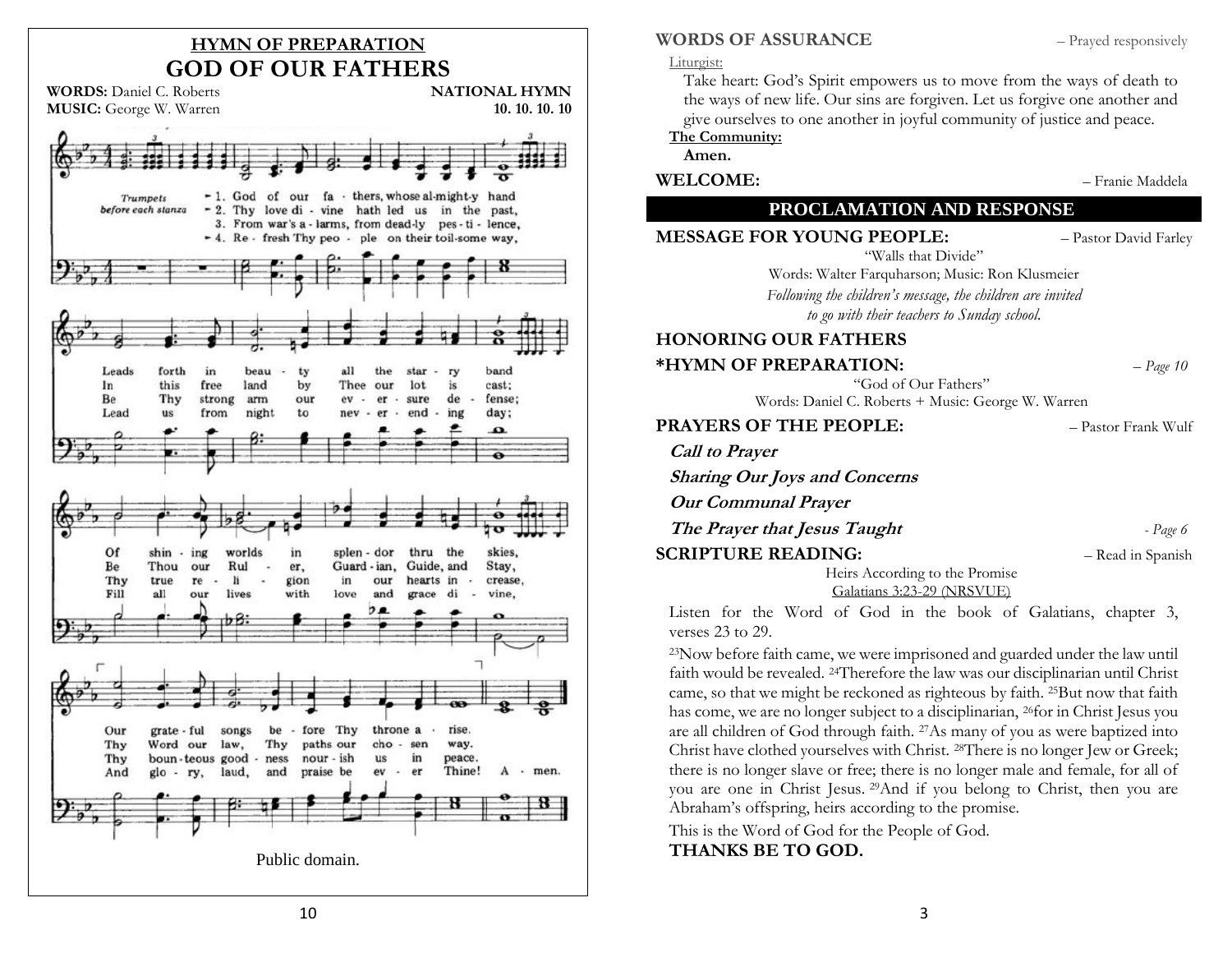**CHORAL ANTHEM:** "O Splendor of God's Glory Bright" – Chancel Choir Words: Ambrose of Milan (English translation by Robert S. Bridges)

Music: William Knapp

#### **SCRIPTURE READING:**  $-$  Read in English

Jesus Heals the Gerasene Demoniac [Luke 8:26-39](https://www.biblegateway.com/passage/?search=Luke+8%3A26-39&version=NRSVUE) (NRSVUE)

Listen for the Word of God in the gospel of Luke, chapter 8, verses 26 to 39.

<sup>26</sup>Then they arrived at the region of the Gerasenes, which is opposite Galilee. <sup>27</sup>As he stepped out on shore, a man from the city who had demons met him. For a long time he had not worn any clothes, and he did not live in a house but in the tombs. <sup>28</sup>When he saw Jesus, he cried out and fell down before him, shouting, "What have you to do with me, Jesus, Son of the Most High God? I beg you, do not torment me," <sup>29</sup>for Jesus had commanded the unclean spirit to come out of the man. (For many times it had seized him; he was kept under guard and bound with chains and shackles, but he would break the bonds and be driven by the demon into the wilds.) <sup>30</sup>Jesus then asked him, "What is your name?" He said, "Legion," for many demons had entered him. <sup>31</sup>They begged him not to order them to go back into the abyss.

<sup>32</sup>Now there on the hillside a large herd of swine was feeding, and the demons begged Jesus to let them enter these. So he gave them permission. <sup>33</sup>Then the demons came out of the man and entered the swine, and the herd stampeded down the steep bank into the lake and was drowned. <sup>34</sup>When the swineherds saw what had happened, they ran off and told it in the city and in the country. <sup>35</sup>Then people came out to see what had happened, and when they came to Jesus, they found the man from whom the demons had gone sitting at the feet of Jesus, clothed and in his right mind. And they became frightened. <sup>36</sup>Those who had seen it told them how the one who had been possessed by demons had been healed. <sup>37</sup>Then the whole throng of people of the surrounding region of the Gerasenes asked Jesus to leave them, for they were seized with great fear. So he got into the boat and returned. <sup>38</sup>The man from whom the demons had gone out begged that he might be with him, but Jesus sent him away, saying, <sup>39</sup>"Return to your home, and declare how much God has done for you." So he went away, proclaiming throughout the city how much Jesus had done for him.

This is the Word of God for the People of God. **THANKS BE TO GOD.**

#### **PRAYER FOR ILLUMINATION:**  $-$  Prayed in unison

#### Based on Psalm 91:5 (NRSV)

**May the words of our mouths and the meditations of all of our hearts be acceptable in your sight, O God, our rock and our redeemer. Amen.**

# **HYMN OF PRAISE DIOS ESTÁ AQUÍ + GOD IS HERE TODAY**

**WORDS:** Trad. Mexican (Eng. trans.: C. Michael Hawn) **MUSIC:** Trad. Mexican (Arr.: C. Michael Hawn) **Irregular**



English translation © 1999 The Choristers Guild. All rights reserved. Used by permission. English transl. © 1999 The Choristers Guild. All rights reserved. Used by permission. Reprinted under One License, License #733845-A. Permission to podcast/stream the music in this service obtained from ONE LICENSE, License #733845-A.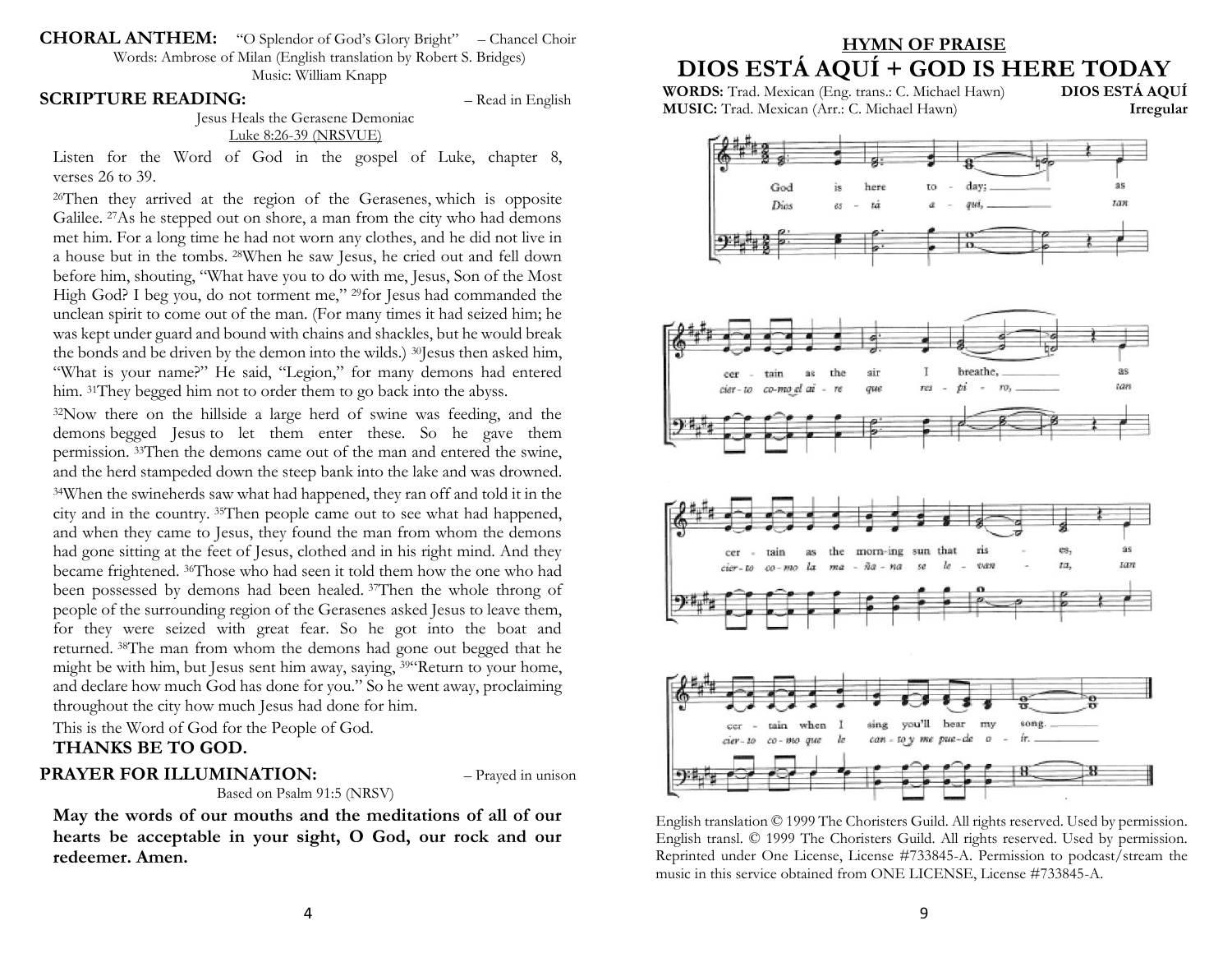# DONATING TO ECHO PARK UNITED METHODIST CHURCH

You may make donations to Echo Park United Methodist Church in a number of ways. If you feel called and inspired to contribute financially to the church or one or more of its ministries, please do so in a way that feels appropriate and comfortable to you.

**By cash offering:** Please put your donation into an envelope. Write your name and contact information on the outside of the envelope along with any instructions about how you want your contribution used. Place the envelope into one of the offering plates at the back of the Sanctuary or deliver it in person to the church office.

**By check:** Please make your check payable to "Echo Park United Methodist Church." Make sure your personal contact information on the check is correct and write the purpose of your donation onto the check's memo line. You may place your check into one of the offering plates at the back of the Sanctuary or mail it to the church office: Echo Park United Methodist Church, 1226 N. Alvarado Street, Los Angeles, CA 90026.

**Online using PayPal:** Access the church's donation page by going online to: *<https://echoparkumc.org/donate-here/>* or using the following QR code:



After entering the amount of your donation, use the drop-down menu to select the purpose of your donation. Then click "Next". On the following page, add any other specific instructions into the field labeled "What's this payment for?" Also, if necessary, enter your payment information, and then click the blue button labeled "Donate Now."

In whatever manner you choose to give, thank you for your offering to support the mission and ministry of Echo Park United Methodist Church and the wider United Methodist Church. Echo Park United Methodist Church is a 501(c)3 non-profit organization. Donations are tax deductible.

# **PRESENTATION OF TITHES AND OFFERINGS:**

*Invitation to the Offering*  $-$  Liturgist

*Offertory* – Marcelina Souffle, soloist + Mina Rhee, organist "The Father's Love" Words & Music: Stan Pethel

*\*Doxology United Methodist Hymnal* 94

"Praise God from Whom All Blessings Flow" Words: Thomas Ken + Music: *Geistliche Kirchengesänge*

*\*Stewardship Prayer* – Prayed in unison

**May your Word shape our lives, form our thoughts, and guide our steps, O God, so that we may live in this world as your faithful followers and love this world as those who have been transformed by your love. Amen.**

#### **THANKSGIVING**

#### **ANNOUNCEMENTS:** Pages 6-7 **\*HYMN OF DEDICATION:** Page 11

"God of the Sparrow, God of the Whale" Words: Jaroslav Vajda + Music: Carl F. Schalk (*United Methodist Hymnal* 122)

### **SENDING FORTH**

**\*BENEDICTION** – Prayed responsively

by Mary Petrina Boyd, alt. *(Abingdon Worship Annual 2022)*

Pastor:

Jesus told the one who was healed and whole: "Return to your home, and declare how much God has done for you." As our service ends, we too return to our homes. In all that we do and say, let us declare how much God has done for us.

**The Community**

**Alleluia and amen.**

**\*POSTLUDE** "Harwell" – Mina Rhee

Music: E.L. Ashford

ENTER TO WORSHIP DEPART TO SERVE

# BIBLE VERSE FOR COMFORT AND INSPIRATION

### **THE WEEK OF JUNE 19-25**

There is no longer Jew or Greek; there is no longer slave or free; there is no longer male and female, for all of you are one in Christ Jesus. (Galatians 3:28-NRSVUE)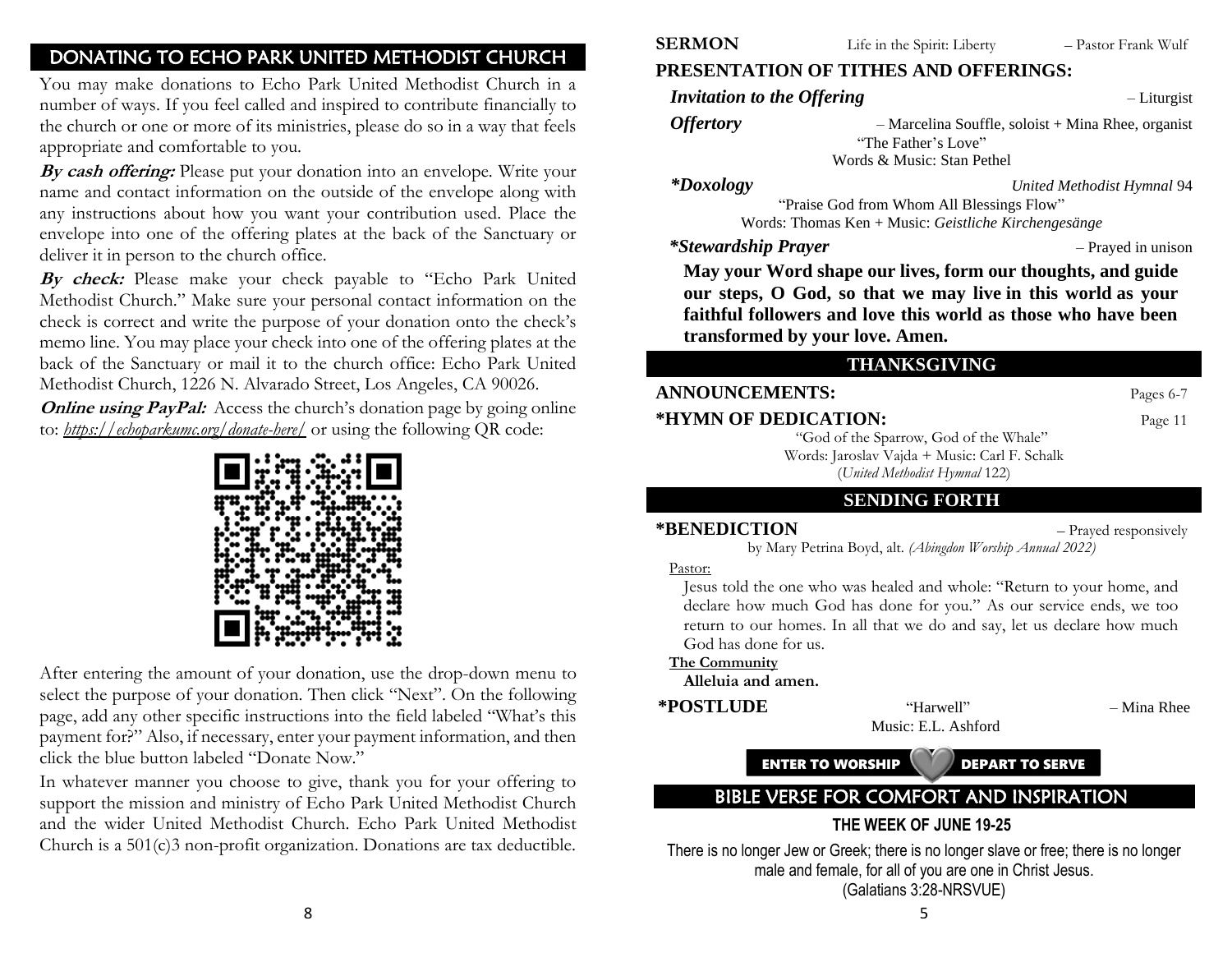# THE PRAYER THAT JESUS TAUGHT US

**(Each is invited to pray in their own heart language)**

**English:** Our Father, who art in heaven, hallowed be thy name. Thy kingdom come. Thy will be done on earth as it is in heaven. Give us this day our daily bread. And forgive us our trespasses, as we forgive those who trespass against us. And lead us not into temptation, but deliver us from evil. For thine is the kingdom, and the power, and the glory forever. Amen.

**Español:** Padre nuestro que estás en los cielos, santificado sea tu nombre. Venga tu reino. Hágase tu voluntad, como en el cielo, así también en la tierra. El pan nuestro de cada día, dánoslo hoy. Y perdónanos nuestras deudas, como también nosotros perdonamos a nuestros deudores. Y no nos dejes caer en tentación, mas líbranos del mal; porque tuyo es el reino, el poder y la gloria, por todos los siglos. Amén.

**Tagalog:** Ama namin, sumasalangit Ka, sambahin ang ngalan Mo. Mapasaamin ang kaharian Mo. Sundin ang loob Mo dito sa lupa, para nang sa langit. Bigyan Mo kami ngayon ng aming kakanin sa araw-araw. At patawarin Mo ang aming mga sala, para ng pagpapatawad naming sa mga nagkakasala sa amin. At huwag Mokaming ipahintulot sa tukso, at iadya Mo kami sa lahat ng masama. Sapagkat Iyo ang kaharian, at kapangyarihan, at ang kadakilaan, magpakailanman. Amen.

### ANNOUNCEMENTS FOR THE WEEK OF JUNE 5 TO 11

1. Thank you to all who helped out with today's service of worship:

**Greeter:** Franie Maddela + **Liturgist:** TBA; **Readers:** TBA + **Message for Young People:** Pastor David Farley + **Musicians:** Mina Rhee (Music Director), Ember Knight (Technical Support), Marcelina Souffle (Offertory), Chancel Choir (Anthem) + **Technical Support:**  John Chavis, Danny Bernabe, Walter Elmer

- 2. Today's worship service is being broadcast and will be available on the church's Facebook page. Please invite your family and friends to view it there*:<https://www.facebook.com/EchoParkUnitedMethodistChurch>*
- 3. Christian education programming:
	- Thank you to Pastor David Farley for planning and guiding this morning's Sunday School program.
	- We are looking for volunteers to be part of a Sunday school team. If you would like to help Sunday school happen at Echo Park United Methodist Church, please contact Pastor David Farley at *grandpastordavid@gmail.com*.
- 5 Suggested activities for children and families for the coming week have been posted on the church website.
- The Bible and Theology Group for adults will meet by Zoom this Thursday, June 23, at 7:00 p.m. Please read chapters 5 and 6 of *The God Who Sees: Immigrants, the Bible, and the Journey to Belong* by Karen Gonzalez, which is available in electronic and print format through cokesbury.com, amazon.com, and your local bookstore. A hard copy is also available for loan in the church office. Use the following link to join the group online: *[https://us02web.zoom.us/j/](https://us02web.zoom.us/j/7184544317) 7184544317.* You may also join by phone by calling 1-669-900-9128 and using meeting ID: 718 454 4317 #
- 4. On the first Sunday of July, we will be honoring our graduates. Please get the following information to the church office as soon as possible: 1) The names of those who are graduating; 2) the full names and locations of the schools from which they are graduating; 3) the educational levels they have achieved; and 4) any degrees or special honors they will be receiving.
- 5. Thank you to Emily Schoales and John Chavis (alternate) for representing Echo Park United Methodist Church at this last week's Annual Conference, which focused on the theme "Ending Spiritual & Physical Hunger." Conference participants packed food boxes and hygiene kits for use by UMCOR. Echo Park United Methodist Church provided 35 unused toothbrushes and tubes of toothpaste toward this very successful project.
- 6. The Finance and Stewardship Committee will meet via Zoom at 7:30 p.m. on Wednesday evening, June 22. *[https://us02web.zoom.us/j/](https://us02web.zoom.us/j/%207184544317)  [7184544317](https://us02web.zoom.us/j/%207184544317)* or call 1-669-900-9128 and use meeting ID 718 454 4317#.
- 7. The Board of Trustees will meet in person in the Basement Hall or via Zoom following worship on Sunday, June 26. *<https://us02web.zoom.us/j/7184544317>* or call 1-669-900-9128 and use meeting ID 718 454 4317 #.
- 8. The Church office will be closed tomorrow, June 20, in honor of the Juneteenth federal holiday, which commemorates the official end of slavery in the United States.
- 9. Happy birthday to: Jonathan Moreno (June 19); Rosa Aguilar (June 22), Juana Rodriguez (June 24), Frank Wulf (June 25).